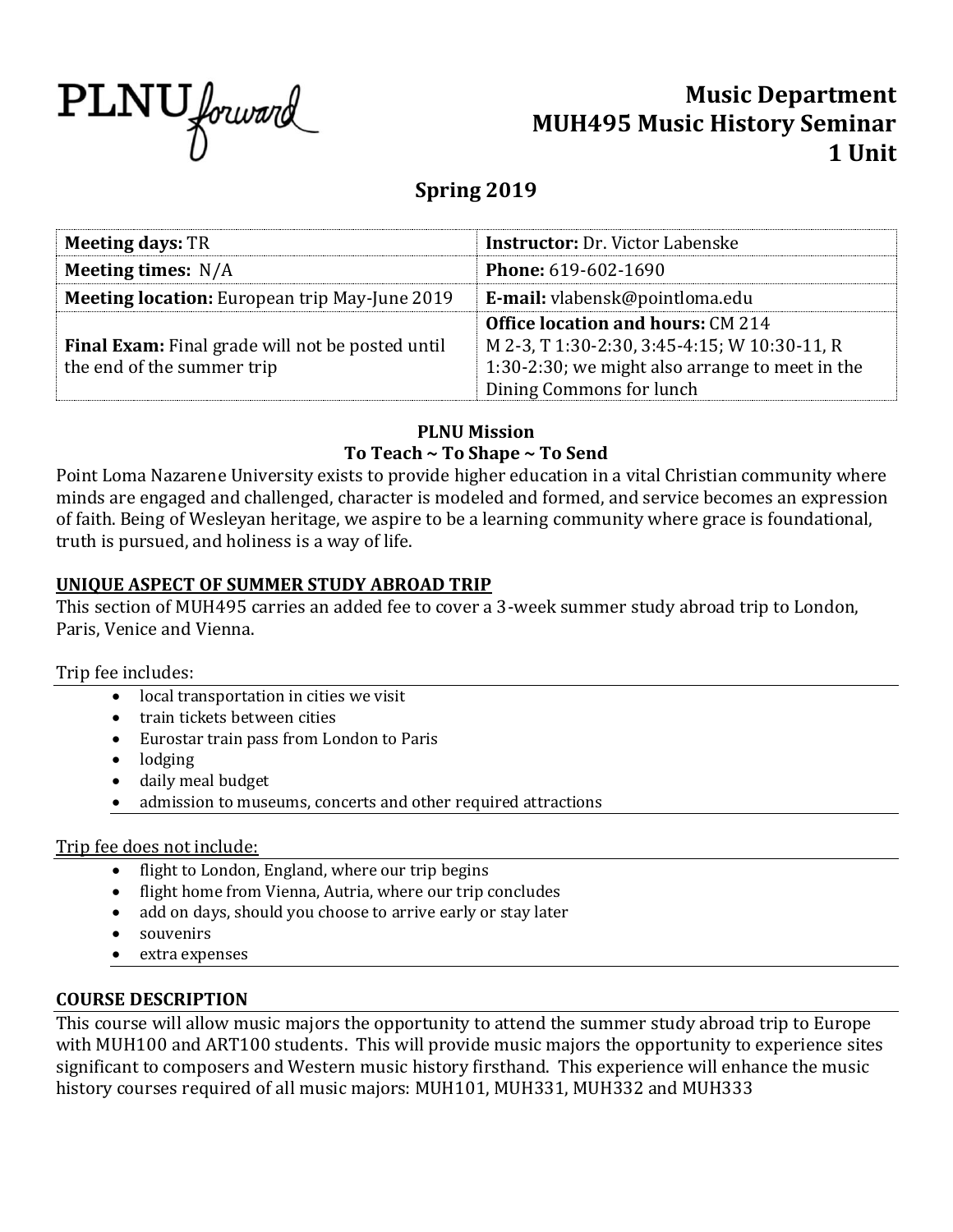### **STUDENT LEARNING OUTCOMES**

- Engagement with Live Performance: Students will be able to evaluate and articulate personal experiences through attending live concerts.
- Historical Perspectives: Students will be able to demonstrate an understanding of historical/cultural perspectives about the music.

#### **Outcomes will be measured for concert reports using the rubric attached near the end of the syllabus.**

#### **Additional outcomes for Global Study**

- **#1 Sites…** Students will visit sites important in the development of Western music history, gaining primary source information about composers' lives and work places as demonstrated by successful completion of written concert reports which will including unique and specific aspects relating to the venue of the concert or exhibit.
- **#2 Local culture…** Students will engage the local culture in the cities visited, helping them gain a broader view of the world as demonstrated by a reflection essay describing specific interactions with locals and insights gained into the culture.
- **#3 Awareness of the other…** Students will learn to respect differences between assumptions made by Europeans and U.S. Americans as demonstrated by a reflection essay describing assumptions made by Americans and Europeans in their culture and about each other.

#### **METHODS USED IN THIS COURSE**

Students enrolled in MUH 495 will achieve the objectives of the course through multiple methods:

- Concert attendance at four approved concerts (during summer trip).
- Completion of insightful concert reports (during summer trip).

#### **REQUIRED TEXTS AND RECOMMENDED RESOURCES**

#### **Required**

• none

#### **ASSESSMENT AND GRADING**

Students will be evaluated according to the categories below:

| Category                     | <b>Percentage</b> |  |  |  |  |  |
|------------------------------|-------------------|--|--|--|--|--|
| Other written work in Europe | 20%               |  |  |  |  |  |
| Concert Reports in Europe    | 80%               |  |  |  |  |  |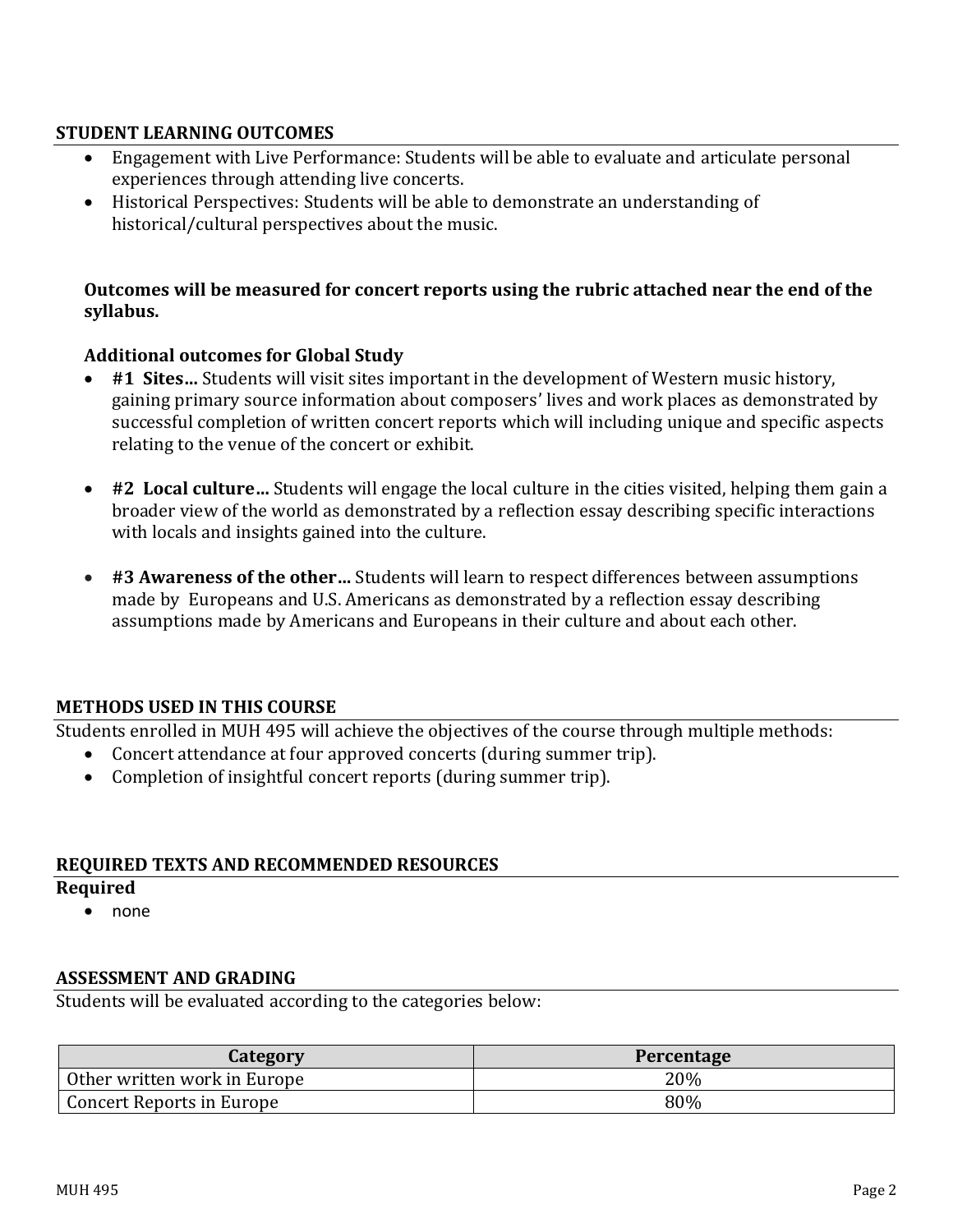| <b>PERCENTAGE</b> | <b>GRADE</b> | <b>PERCENTAGE</b> | <b>GRADE</b> |  |  |
|-------------------|--------------|-------------------|--------------|--|--|
| 100-93            | n            | 76.9-73           |              |  |  |
| 92.9-90           | А-           | 72.9-70           |              |  |  |
| 89.9-87           | B+           | 69.9-67           | I)+          |  |  |
| 86.9-83           |              | 66.9-63           |              |  |  |
| 82.9-80           | B-           | 62.9-60           | D-           |  |  |
| 79.9-77           |              | Below 60          |              |  |  |

#### Grading for this course is on a fixed scale:

#### **INCOMPLETES AND LATE ASSIGNMENTS**

All assignments are to be submitted/turned in by the beginning of the class session on the day they are due—including assignments posted in Canvas. Late assignments are not accepted, so if there are any issues you know about that may prevent you from completing an assignment in a timely manner, be sure to discuss it with me before the due date! Concert Reports are due no later than two days after the event.

#### **CONCERT ATTENDANCE POLICY**

Attendances at live concerts help students to gain a greater understanding of the complexities of this art form to help you experience how live performance enriches musical understanding and appreciation.

• You are asked to attend a **minimum four concerts (in their entirety)** during the summer trip

#### **CONCERT REPORTS**

You will complete 4 concert reports on our summer trip.

Requirements:

- Attend approved concert
- Take a picture of you in the hall **with the program** (Off-campus requires a picture of your ticket).
- Prove that you understood and engaged in the entire concert experience
- College Level, Typed reflection (3-4 paragraphs / 400-500 words)
- Include a proper heading.
- Submit on Canvas within 48 hours of the concert.
- Review rubric to ensure full credit.

Submit a single Microsoft Word .doc or .docx file with your picture(s) and reflection.

Your reflection (3-4 paragraphs: 400-500 words) should reference:

- Overall impressions (Let me know what your experience was like)
- Reaction to the program, including first and last piece on the program (how did the music make you feel?)
- Comments should be insightful and make your attendance evident
- Utilize terms and concepts from your Music History classes
- Additional thoughts, insights, and comments on the topics covered in your Music History classes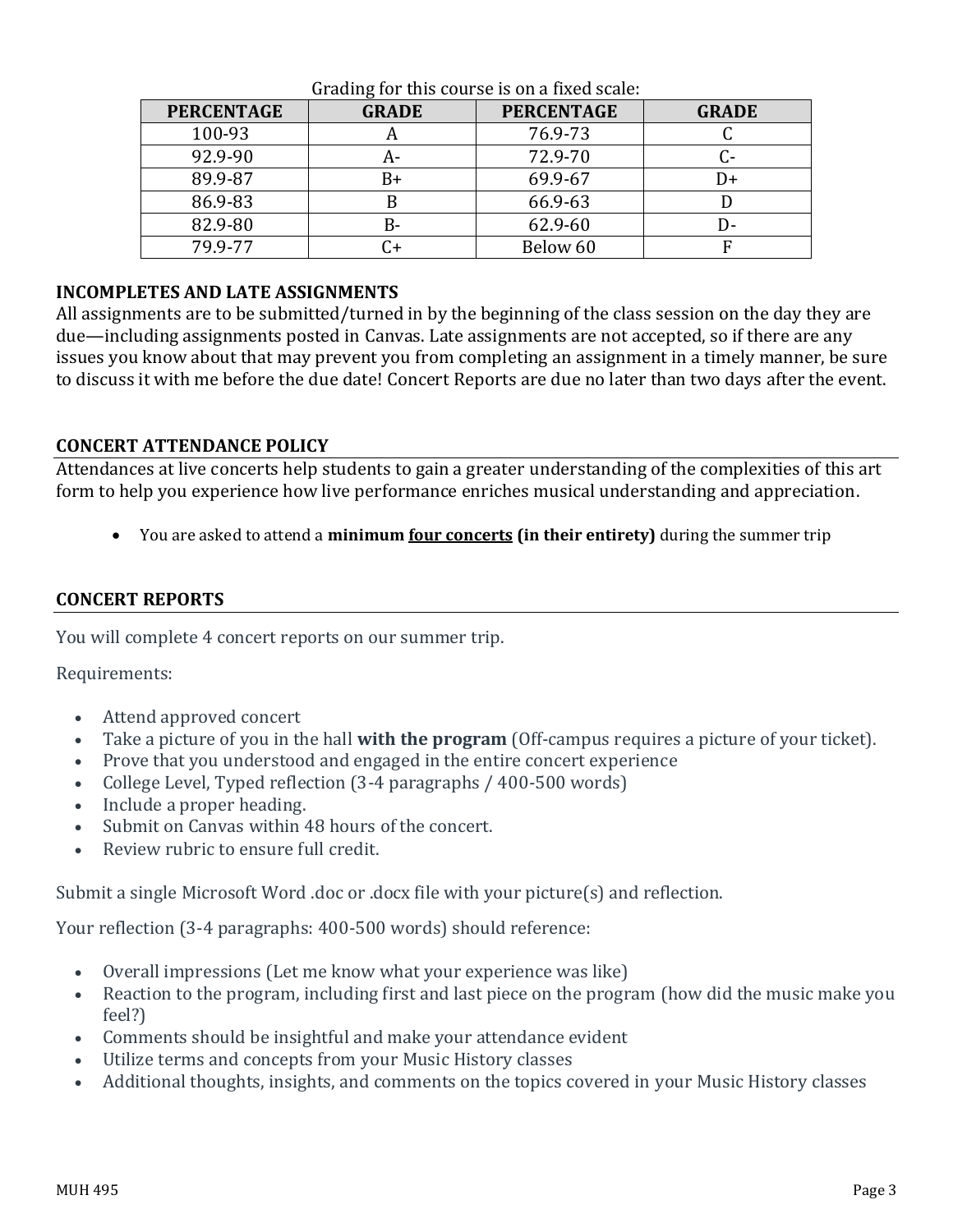# **Concert Report Rubric**

| Criteria                             | <b>Ratings</b>                                                                                                                    |                                                                                            |                                                                                                                                                                                                                                                                                                                          |           |                                                                               |                                                                                                                                                                                           | Pts                                           |                                                             |          |            |
|--------------------------------------|-----------------------------------------------------------------------------------------------------------------------------------|--------------------------------------------------------------------------------------------|--------------------------------------------------------------------------------------------------------------------------------------------------------------------------------------------------------------------------------------------------------------------------------------------------------------------------|-----------|-------------------------------------------------------------------------------|-------------------------------------------------------------------------------------------------------------------------------------------------------------------------------------------|-----------------------------------------------|-------------------------------------------------------------|----------|------------|
| Photograph                           | 35.0 pts<br>Good quality, program/ticket (when<br>applicable), clearly taken in the<br>concert hall, inserted in main Word<br>doc |                                                                                            | 26.0 pts<br>$16.0$ pts<br>Weak in one of the following: Good quality,<br>Weak on two or more: Good quality,<br>program/ticket (when applicable), clearly taken<br>program/ticket (when applicable), clearly<br>taken in the concert hall, inserted in main<br>in the concert hall, inserted in main Word doc<br>Word doc |           |                                                                               |                                                                                                                                                                                           | $0.0$ pts<br>No<br>Photo                      | 35.0 pts                                                    |          |            |
| Outcome<br>Organization &<br>Content | 25.0 pts<br>Depth of thought supported by relevant<br>supportive evidence; provides clear ideas.                                  | $20.0$ pts<br>Ideas are fairly well explained &<br>supported; limited details.             |                                                                                                                                                                                                                                                                                                                          |           | $15.0$ pts<br>Ideas are not fully explained or<br>supported; limited details. |                                                                                                                                                                                           |                                               | $0.0$ pts<br>Ideas are unclear and/or<br>undeveloped        |          | $25.0$ pts |
| <b>Musical Concepts</b>              | $20.0$ pts<br>Musical concepts are fully integrated<br>into the report. Connects to class<br>topics & literature.                 |                                                                                            | $16.0$ pts<br>Musical concepts are integrated into<br>the report. Mostly connects to class<br>topics & literature.                                                                                                                                                                                                       |           |                                                                               | $10.0$ pts<br>$0.0$ pts<br>Musical concepts are not integrated<br><b>Report does not</b><br>into the report. Loosely ties to class<br>address musical<br>topics & literature.<br>concepts |                                               |                                                             |          | $20.0$ pts |
| Grammar                              | $10.0$ pts<br>Error-free. Reflects clear understanding and<br>thorough proofreading                                               | 8.0 pts<br>Some errors in grammar and/or formatting<br>that do not interfere with clarity. |                                                                                                                                                                                                                                                                                                                          |           | $6.0$ pts<br>Multiple grammatical and<br>stylistic errors.                    |                                                                                                                                                                                           | $0.0$ pts<br>Obvious lack of<br>proof reading |                                                             | 10.0 pts |            |
| Word Count                           | $10.0$ pts<br>Contains appropriate word count<br>of 400-500 words.                                                                | 8.0 pts                                                                                    | Is slightly over or under length<br>expectation (+/- 50 words)                                                                                                                                                                                                                                                           | $6.0$ pts | Is over or under length<br>expectation (+/- 100 words)                        |                                                                                                                                                                                           | $0.0$ pts                                     | Is inadequate or excessive in<br>length $(+/- < 100$ words) |          | $10.0$ pts |
| Total Points: 100.0                  |                                                                                                                                   |                                                                                            |                                                                                                                                                                                                                                                                                                                          |           |                                                                               |                                                                                                                                                                                           |                                               |                                                             |          |            |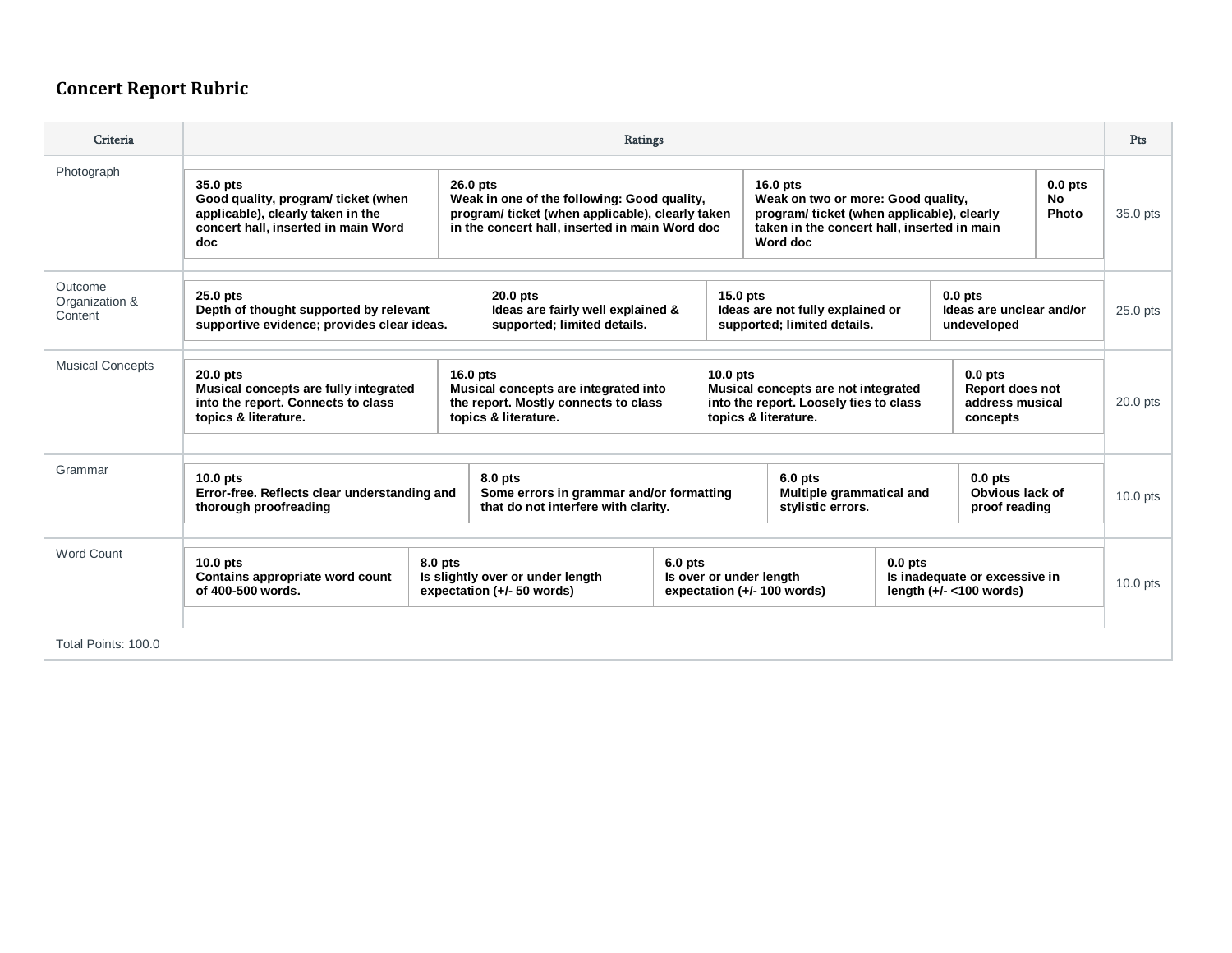### **USE OF TECHNOLOGY**

Point Loma Nazarene University encourages the use of technology for learning, communication, and collaboration. It is each student's responsibility to check his or her PLNU email on a daily basis. Since Canvas will be used in this course, it is each student's responsibility to be able to access Canvas and complete required tasks on time. Audacity and iTunes are preferred software and are available for free online (tutorials are available on Canvas). For help contact the Helpdesk x2222.

You are encouraged to bring your laptop, iPad, and/or cell phone to class—but please make sure you use them appropriately and responsibly. If a tech tool becomes a distraction or disruption while class is in session, I will ask you to put it away or invite you to no longer bring it to class.

#### **ACADEMIC DISHONESTY**

Students should demonstrate academic honesty by doing original work and by giving appropriate credit to the ideas of others. As explained in the university catalog, academic dishonesty is the act of presenting information, ideas, and/or concepts as one's own when in reality they are the results of another person's creativity and effort. Violations of university academic honesty include cheating, plagiarism, falsification, aiding the academic dishonesty of others, or malicious misuse of university resources. A faculty member who believes a situation involving academic dishonesty has been detected may assign a failing grade for a) that particular assignment or examination, and/or b) the course following the procedure in the university catalog. Students may appeal also using the procedure in the university catalog. See [Academic](http://www.pointloma.edu/experience/academics/catalogs/undergraduate-catalog/point-loma-education/academic-policies)  [Policies](http://www.pointloma.edu/experience/academics/catalogs/undergraduate-catalog/point-loma-education/academic-policies) for further information.

### **ACADEMIC ACCOMMODATIONS**

While all students are expected to meet the minimum academic standards for completion of this course as established by the instructor, students with disabilities may require academic accommodations. At Point Loma Nazarene University, students requesting academic accommodations must file documentation with the [Disability Resource Center](http://www.pointloma.edu/experience/offices/administrative-offices/academic-advising-office/disability-resource-center) (DRC), located in the Bond Academic Center. Once the student files documentation, the Disability Resource Center will contact the student's instructors and provide written recommendations for reasonable and appropriate accommodations to meet the individual needs of the student. See [Academic Policies](http://www.pointloma.edu/experience/academics/catalogs/undergraduate-catalog/point-loma-education/academic-policies) in the undergrad student catalog.

#### **FERPA POLICY**

In compliance with federal law, neither PLNU student ID nor social security number should be used in publically posted grades or returned sets of assignments without student written permission. This class will meet the federal requirements by (each faculty member choose one strategy to use: distributing all grades and papers individually; requesting and filing written student permission; or assigning each student a unique class ID number not identifiable on the alphabetic roster.). Also in compliance with FERPA, you will be the only person given information about your progress in this class unless you have designated others to receive it in the "Information Release" section of the student portal. See Policy [Statements](http://www.pointloma.edu/experience/academics/catalogs/undergraduate-catalog/policy-statements) in the undergrad student catalog.

#### **TUTORIAL SERVICES**

The PLNU Tutorial Center is available free of charge for all current, **undergraduate** PLNU students. It offers tutoring for most subjects, as well as for general help with paper editing, study skills, etc. The Tutorial Center is located on the south end of Bond Academic Center, next to the Study Abroad offices. The Tutorial Center is open Monday-Thursday from 8:00 am until 9:00 pm and Friday from 8:00 am until 3:00 pm. Please note that the Tutorial Center is closed from 9:30-10:30 am, Monday, Wednesday and Friday, and 5:00-6:00 pm every evening. Tutoring is available by appointment only, and